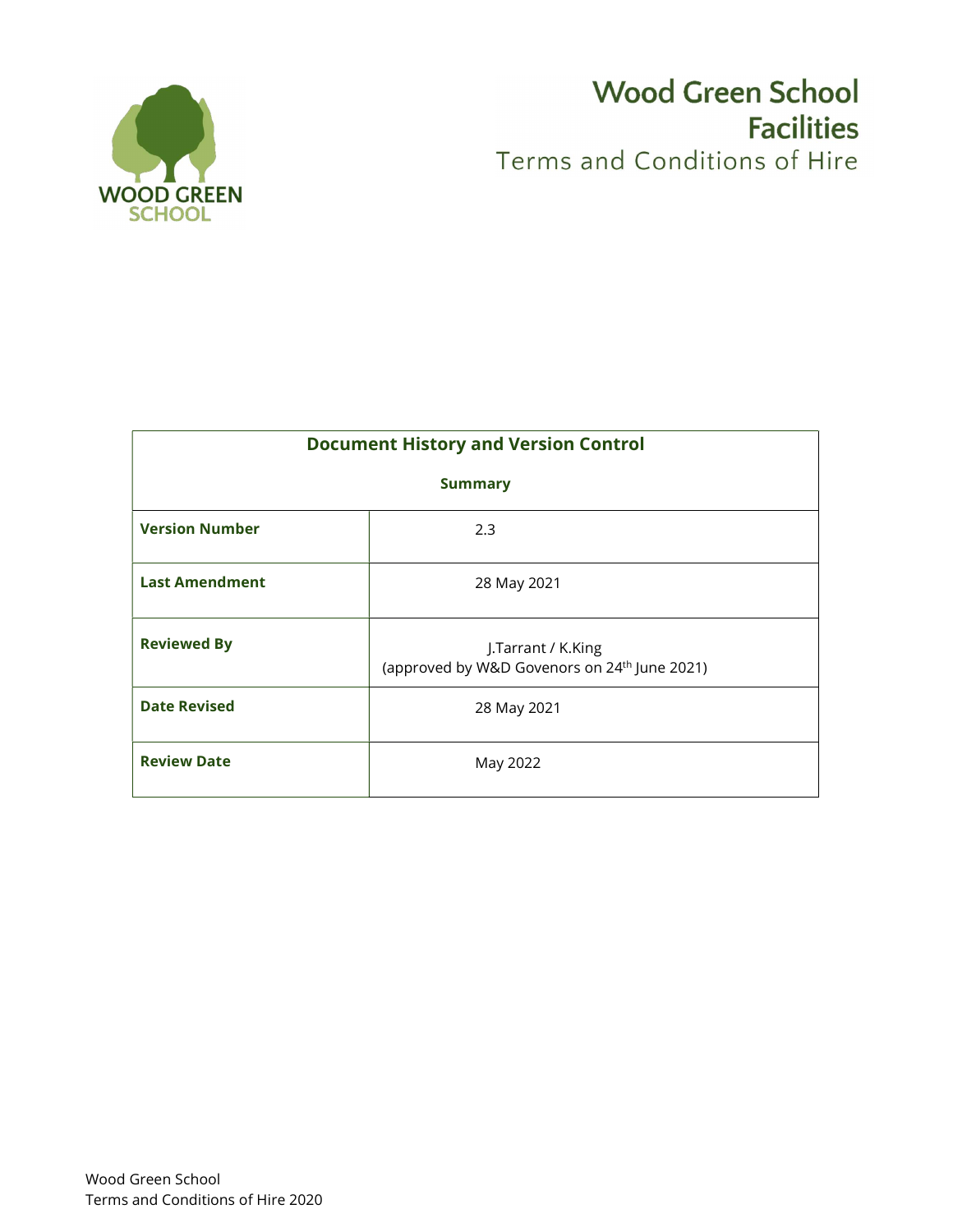# Contents

| $\overline{2}$  |  |
|-----------------|--|
| 3               |  |
| 4               |  |
| 5               |  |
| 6               |  |
| 7               |  |
| 8               |  |
| 9               |  |
| 10              |  |
|                 |  |
|                 |  |
|                 |  |
|                 |  |
|                 |  |
|                 |  |
| 17 <sup>1</sup> |  |
|                 |  |
|                 |  |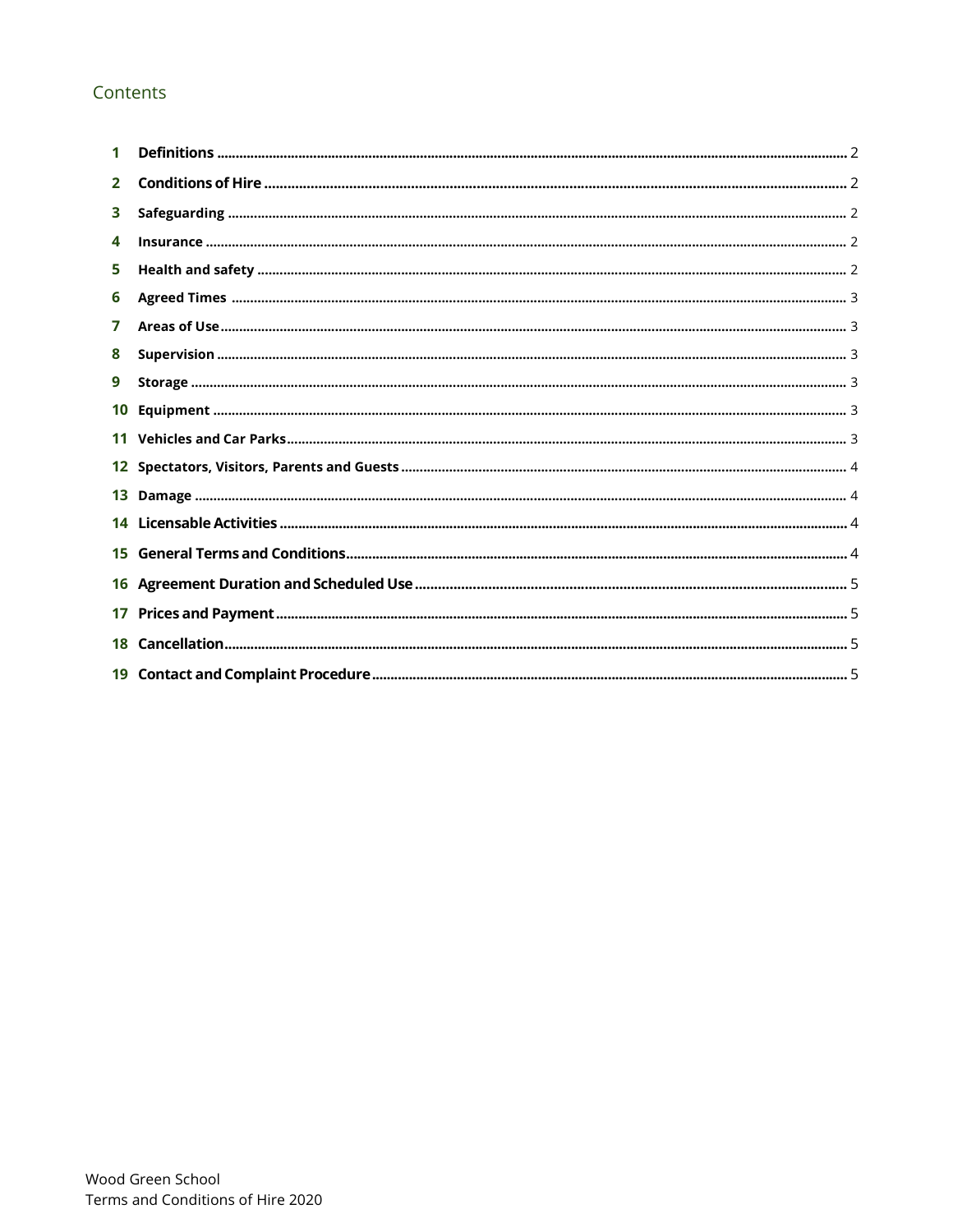# 1. Definitions

- 1. In these conditions 'the School' shall mean Wood Green School.
- 2. 'Hirer' shall mean the Person and/or Group named in the hire agreement at ANNEX A
- 3. 'The Governing Body' shall mean the board of School Governors or the sub-committee of Governors overseeing the operation and procedures of the School facilities outside of the academic use.
- 4. 'The Senior Member of Site Staff' is delegated by the Governing Body via the Headteacher to oversee the daily operation of the school facilities as defined by their terms of employment.
- 5. 'School staff' shall mean any person currently employed by the Governing Body carrying out their duties in line with the expectations of their role.
- 6. 'Site staff' shall mean any person currently employed by the Governing Body and acting on behalf of the Senior Member of Site Staff in line with their expected duties.
- 7. School site refers to any area within the boundary fencing of the School including fields, car parks and playgrounds.
- 8. DPS refers to the Designated Premises Supervisor. A legal requirement under the licensing act 2003.

# 2. Conditions of Hire

- 1. The Hirer must complete and return the Hire of Facilities and Safeguarding Forms (ANNEX A) prior to the use of the School facilities. On approval the Hirer will be sent confirmation of the booking.
- 2. The hirer must be at least 18 years of age.
- 3. The hirer must not sub-let the facilities to another person or organization.
- 4. Hire of facilities will not be approved to any organization with an unlawful or extremist background.
- 5. Where the person requesting the booking does so on behalf of an organisation, that organisation shall also be considered the hirer and shall be jointly and severely liable with the person who signs the form.

#### 3. Safeguarding

- 1. The Hirer undertakes to ensure that all staff and volunteers providing or offering a service on behalf of the organisation will be made aware of the Local Safeguarding Children's Board child protection procedures and the DFE guidance (2018) Keeping Children Safe in Education. Specifically, the Hirer will undertake responsibility for ensuring that all required recruitment checks and training are undertaken on any adult using Wood Green School premises. This should include enhanced DBS checks on all those likely to have unsupervised contact with children and young people and a requirement that any allegation about inappropriate behavior from any adult, employed or volunteering for the Hirer, is referred to the Local Designated Officer for investigation. He hirer must provide available, up to date safeguarding policies and procedures. The schools designated safeguarding team can be reached via the schools reception on 01993 702355 or WGSSafeguarding@wgswitney.org.uk Further information on the schools safeguarding can be found at wgswitney.org.uk/safeguarding
- 2. The Governors specifically reserve the right to terminate this agreement with immediate effect if the Hirer does not have the appropriate arrangements referred to in 3.1 and/or does not follow the appropriate guidance and procedures outlined. In such circumstances termination of the agreement will be without prejudice to any existing liability of the Hirer to the School under this hire agreement and the Governors will not be liable for any loss, financial or otherwise incurred by the hirer.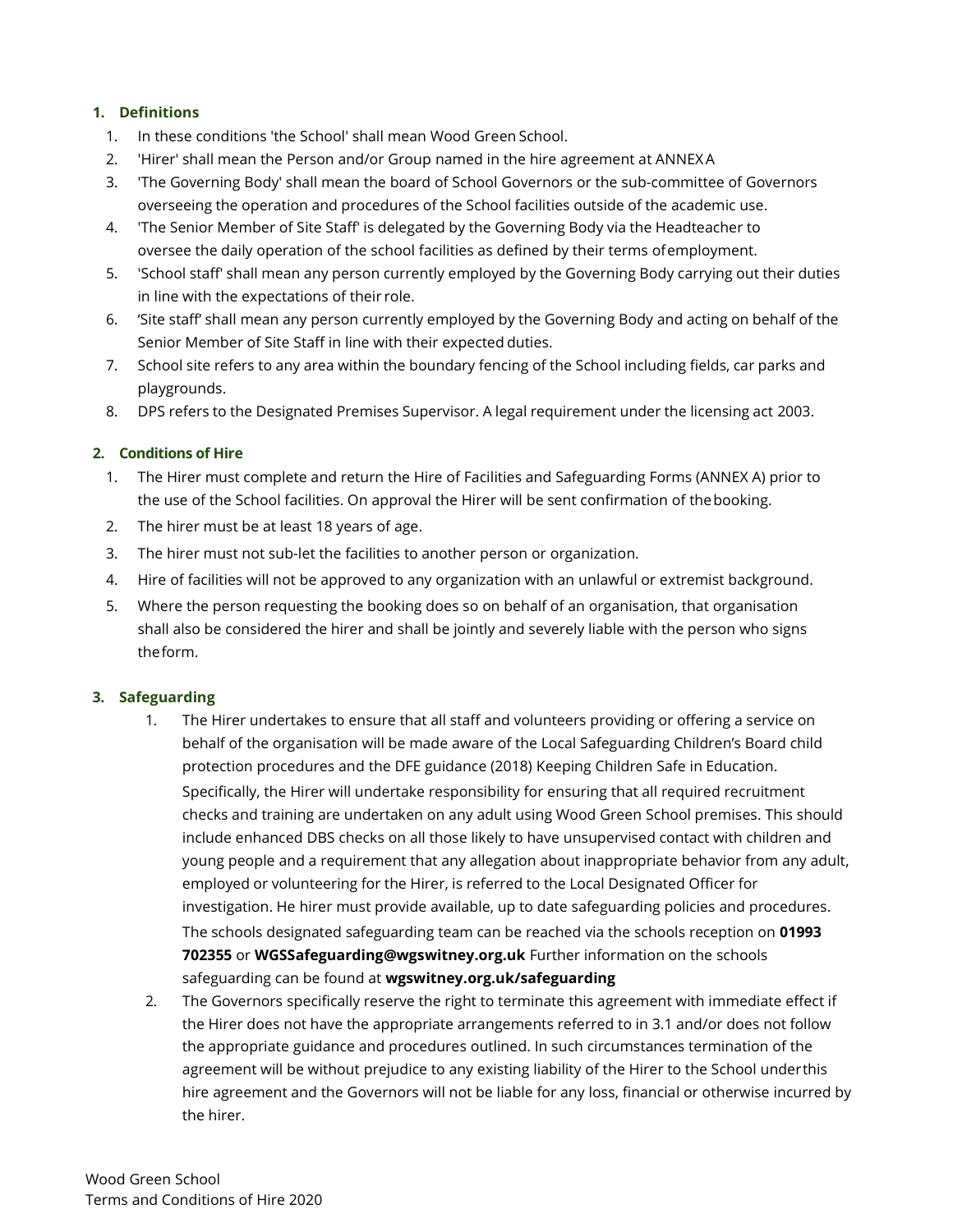#### 4. Insurance

- 1. A copy of the Certificate of Liability for not less than £5 million is to be returned with the Facilities Hire and Safeguarding Form and will be kept for the duration of the hire period.
- 2. The School can arrange for the hire to be covered by Acer Trust Wood Green School Public Liability at an additional cost of 10% of the total hire cost.

# 5. Health and safety

- 1. The Hirer assumes responsibility of health and safety for all its staff, members, visitors and spectators for the duration of the hire.
- 2. The Hirer must ensure a log of all persons in the venue is recorded for registering should an emergency situation arise.
- 3. The Hirer must arrange with the Senior Member of Site Staff an annual full emergency evacuation.
- 4. All evacuations, whether planned or not must be recorded in the schools fire manual.
- 5. The Hirer must report any concerns over fire evacuation, safety or damage at the earliest possible time to the Senior Member of Site Staff.
- 6. It is important that all staff, students, visitors and volunteers understand the following should an emergency situation arise: If the need arises, listen and act on any instructions given by the Senior Member of Site Staff and/or Site staff.

#### 6. Agreed Times

- 7. The facility booked will be available for occupancy between the times agreed on the booking form in ANNEX A
	- 1. Please ensure enough time is allowed to setup, clear away before and after use of the facilities, and is included in the times requested.
	- 2. Occupancy of the school site for longer than the agreed times can result in additional charges applied to cover cost associated with operating the facilities.
- 8. At the end of the agreed time the Hirer and members must leave the site promptly.

# 7. Areas of Use

- i. The agreed areas of use are as detailed in the hire agreement at ANNEX A
- ii. Including, all circulation areas related to access of the agreed areas, associated welfare facilities, routes designated for emergency access.
- iii. Areas are to be left as found with all furniture and equipment returned to the original position.
- iv. No food or drinks other than water is to be consumed in the areas with the exception of the hall.

#### 8. Supervision

- i. It is the responsibility of the Hirer to supervise attendees throughout the period of hire.
- ii. If Site staff discover an attendee misbehaving or in an area they should not be they will ask politely for the person to return to the agreed areas and report the incident to the Hirer. Incidents will be reported to the Senior Member of Site Staff on the first possible opportunity for reasons of monitoring this agreement.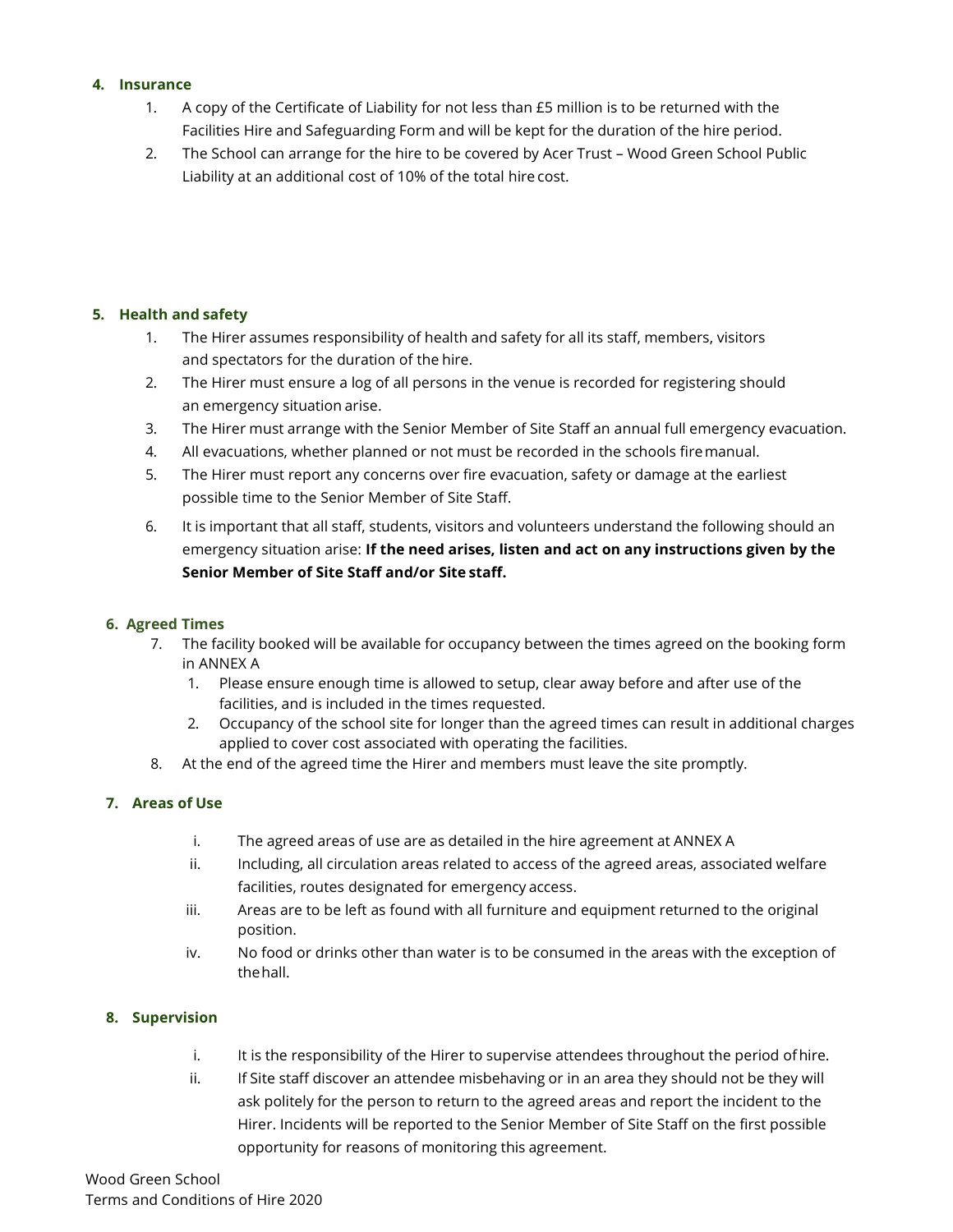iii. The Hirer must remain on site until the final attendee is either collected or leaves the School site.

#### 9. Storage

- i. No storage is provided for the hirer
- ii. 'Lost property' will only be retained for 14 days after which the school reserves the right to dispose as it sees fit.
- iii. Any items of lost property or unauthorised items stored incurring cost onto the school for disposal will be recharged to the hirer.
- iv. The school reserves the right to charge storage for any unauthorised items or equipment kept on site.

#### 10. Equipment

- i. The Hirer use any School owned equipment agreed prior and outlined in the hire agreement at their own risk and liability. The control and instruction is the responsibility of the Hirer.
- ii. Any portable electrical equipment brought in by the hirer must be tested in compliance with the electricity safety at work portable appliance act 1989.

#### 11. Vehicles and Car Parks

- i. All vehicles are brought onto the school site at the owners own risk. The School cannot accept any liability for any damage or theft caused as a result of using the School site.
- ii. The Hirer is expected where reasonably practical to ensure
	- 1. Vehicles on site do not wait with engines running.
	- 2. Vehicles do not cause obstruction to any part of the site.
	- 3. Vehicles use marked parking bays.

#### 12. Spectators, Visitors, Parents and Guests

i. During the period of hire, no spectators under the age of 16 years will be permitted unless accompanied and supervised at all times by a responsible adult who is not engaged with the activity for which the facility is being hired.

#### 13. Damage

i. The Hirer will be liable for any damage caused to the buildings, property, grounds or equipment through inappropriate behavior, misuse or vandalism.

#### 14. Licensable Activities

1. Certain activities and events are governed by the Licensing Act 2003 such as performing live music to an audience and regulated entertainment.

- ii. Any events that are governed by the Licensing act must be agreed in writing at least 60 days prior to the event.
- iii. If uncertainty exists over an event then reference to the Schools License Policy should be made, a copy is available on request. Further clarification can be sought from the School's DPS

#### 15. General Terms and Conditions

1. Animals must not be brought on to or kept on the School site by the Hirer without prior consent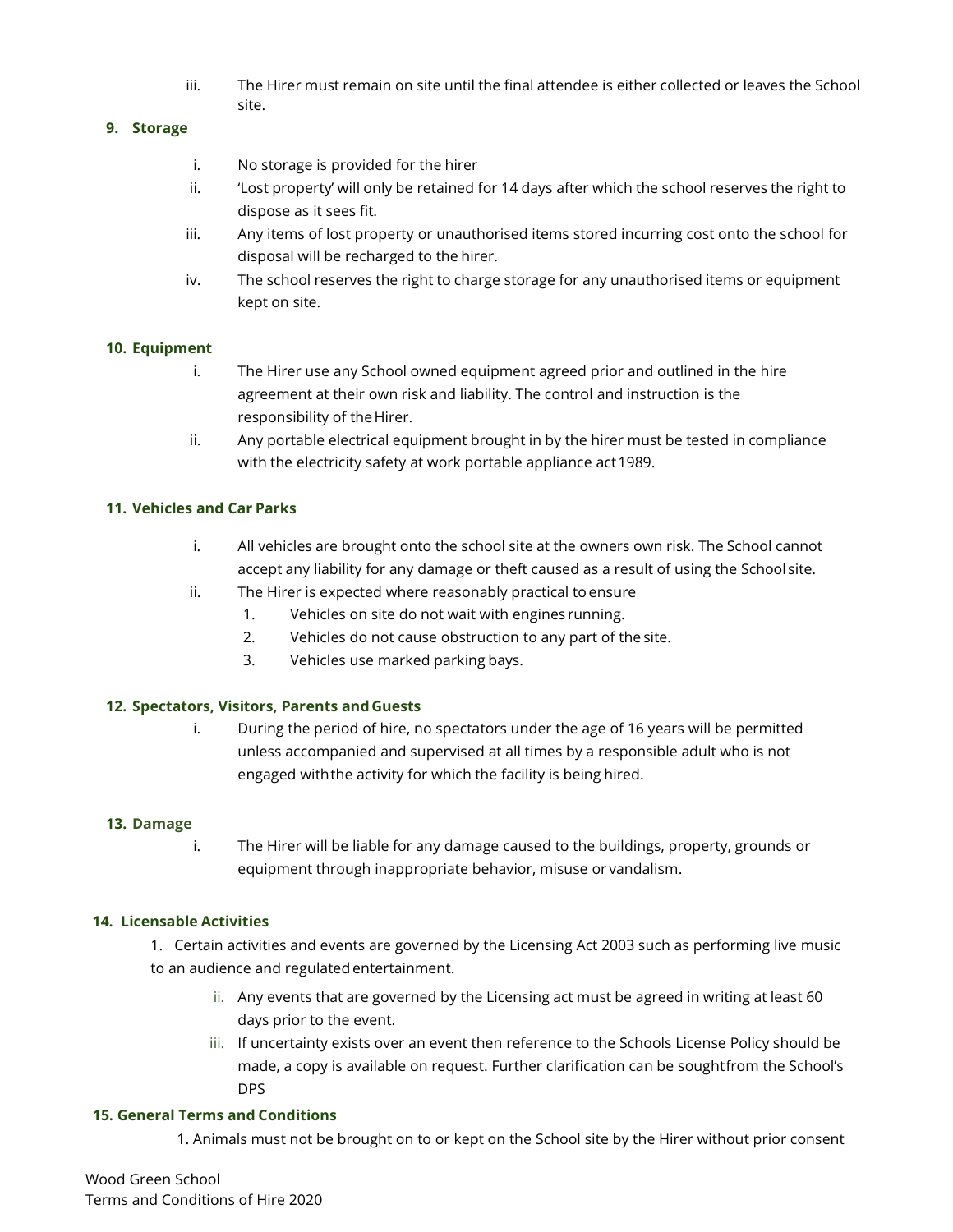or approval of the School. Exception is given in the case of guide dogs and dogs that assist under disability laws.

- 2. Booking times The facility booked will be available for occupancy between the times stated on the booking form in ANNEX A. Please ensure enough time is allowed to setup and clear away before and after use of the facilities. Occupancy of the School site for longer than the booked times may result in additional charges.
- 3. The Hirer are not permitted to enter or use any part of the School site or equipment other than those connected to the facilities hired.
- 4. The School does not allow the use of its name or logo in reference to the activity without prior written consent.
- 5. The Governing Body reserves the right for any authorised members of the School staff to enter any part of the hired premises at any time for the purpose of inspection.
- 6. No smoking is permitted on any part of the School site including the outside spaces.
- 7. Eating and drinking (except water) is not permitted within any venue unless agreed prior to the period of hire.
- 8. The Hirer will be responsible for ensuring that any coaches/instructors employed or associated with the booking are suitably qualified/experienced to perform their duties/responsibilities in accordance with the national governing body of the appropriate discipline. Examples of such suitability may include; level of qualification, number of years of experience, governing body affiliation etc.
- 9. The Hirer will be responsible for completing enhanced disclosure for all staff, instructors or volunteers assisting with the group as laid down in current DBS/DfE regulations.
- 10. The Hirer agree to make good any loss or damage to the premises or equipment resulting from the hire.
- 11. The site is hired by other users throughout the year. It is important that
- 12. Vehicles on site do not cause an obstruction to other users
- 13. Attendees do not disturb other hiring groups.

# 16. Agreement Duration and Scheduled Use

- 1. This agreement will run for the duration as stated on the hire agreement.
- 2. Additional use outside of this agreement must be requested at least 28 working days prior to the required date.
- 3. Variation on timings outside of this agreement must be requested at least 28 days prior to the required date.
- 4. Additional dates and/or variations on timings will be given full consideration by the School and any possible implications on the operation of the School.
- 5. Only on formal agreement from the School of accepting additional dates and/or variation on timings will the request be deemed agreed. Until this time the assumption must be that it has not been agreed.
- 6. In instances where a space becomes unavailable, an alternative will be offered where possible. Flexibility will be required by the Hirer at key times of the year (i.e. examination periods)
- 7. The timing of hire will be as stated on the hire agreement.
	- 1. The premises will not be accessible outside of these times.
	- 2. The timings are to include for provision of setting up and clearing away.
	- 3. Where reasonable practical the Hirer is to advise students, parents and staff not to turn up outside of the agreed timings.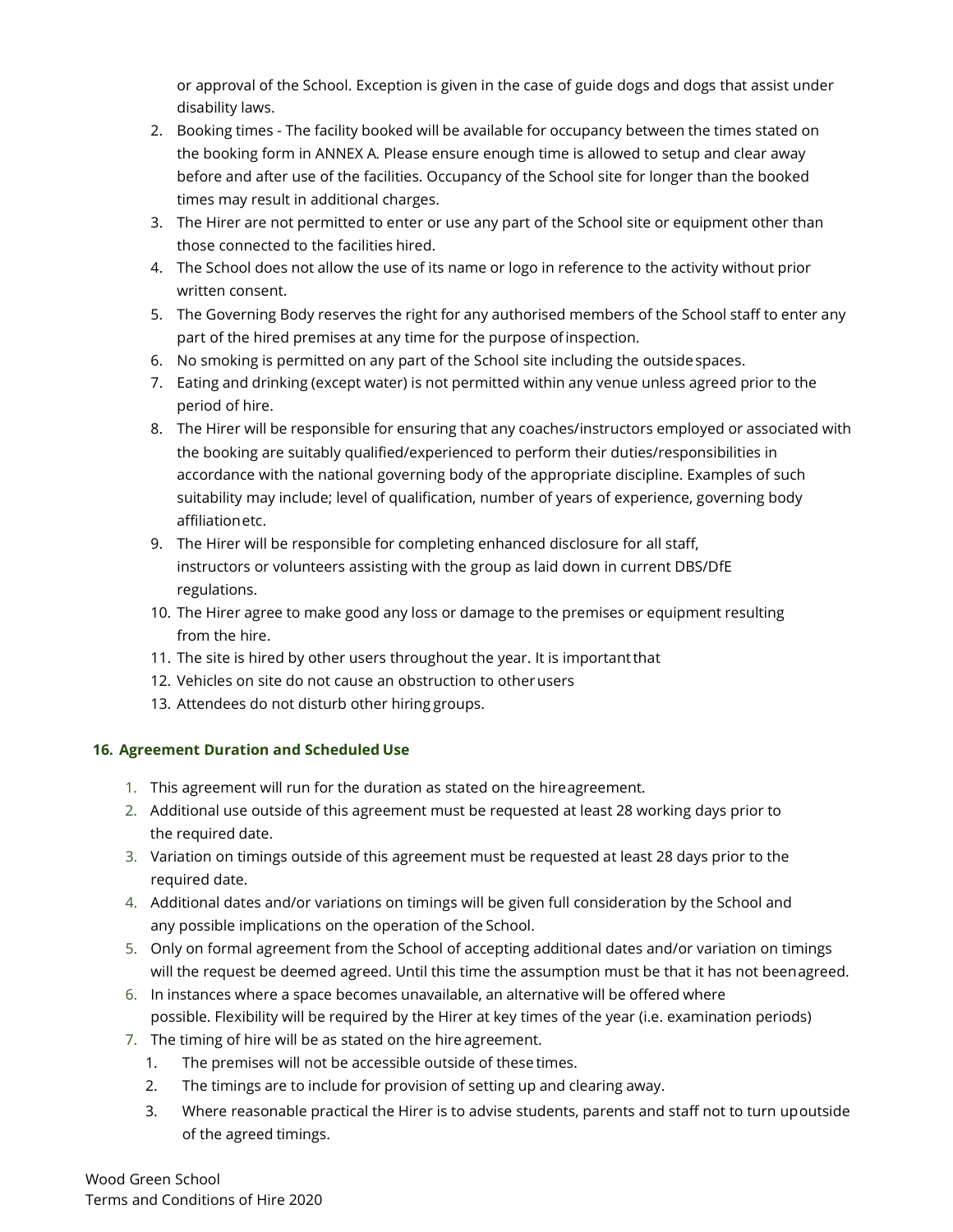#### 17. Prices and Payment

- 8. Prices for the facilities are subject to change, charges are based on the prices which apply when the facilities or services are requested.
- 9. Where any failure on the part of the hirer to observe these conditions causes the School to incur additional expenditure then the hirer shall be liable to pay such additional sums.
- 10. Payment is to be made within 30 days from the invoice date.
- 11. Late payments may be subject to additional charges.
- 12. The cost of hiring the School facilities is reviewed annually.

#### 18. Cancellation

- i. The School reserves the right to cancel any bookings as a result of weather conditions or for any reason related to other use of the facilities on the day of the booking or soon after. The School will endeavor to notify the hirer of cancellations by giving as much notice as possible.
- ii. The hirer must give one week's notice of cancellation, which must be received in writing or via email
- iii. Bookings will be cancelled if for two sessions running the group does not attend without notice being given.

# 19. Contact and Complaint Procedure

- i. The duty member of the Site staff is contactable during the period of hire via mobile number 07554 321 523.
- ii. If you have a complaint against the facilities or services provided by the School or about any arrangements relating to the event you should contact the Lettings Coordinator on 01993 702 355 or k.king@wgswitney.org.uk Complaints must be made within three days of the incident. The Senior Member of Site Staff is contactable during normal office hours, at other times a voicemail service operates.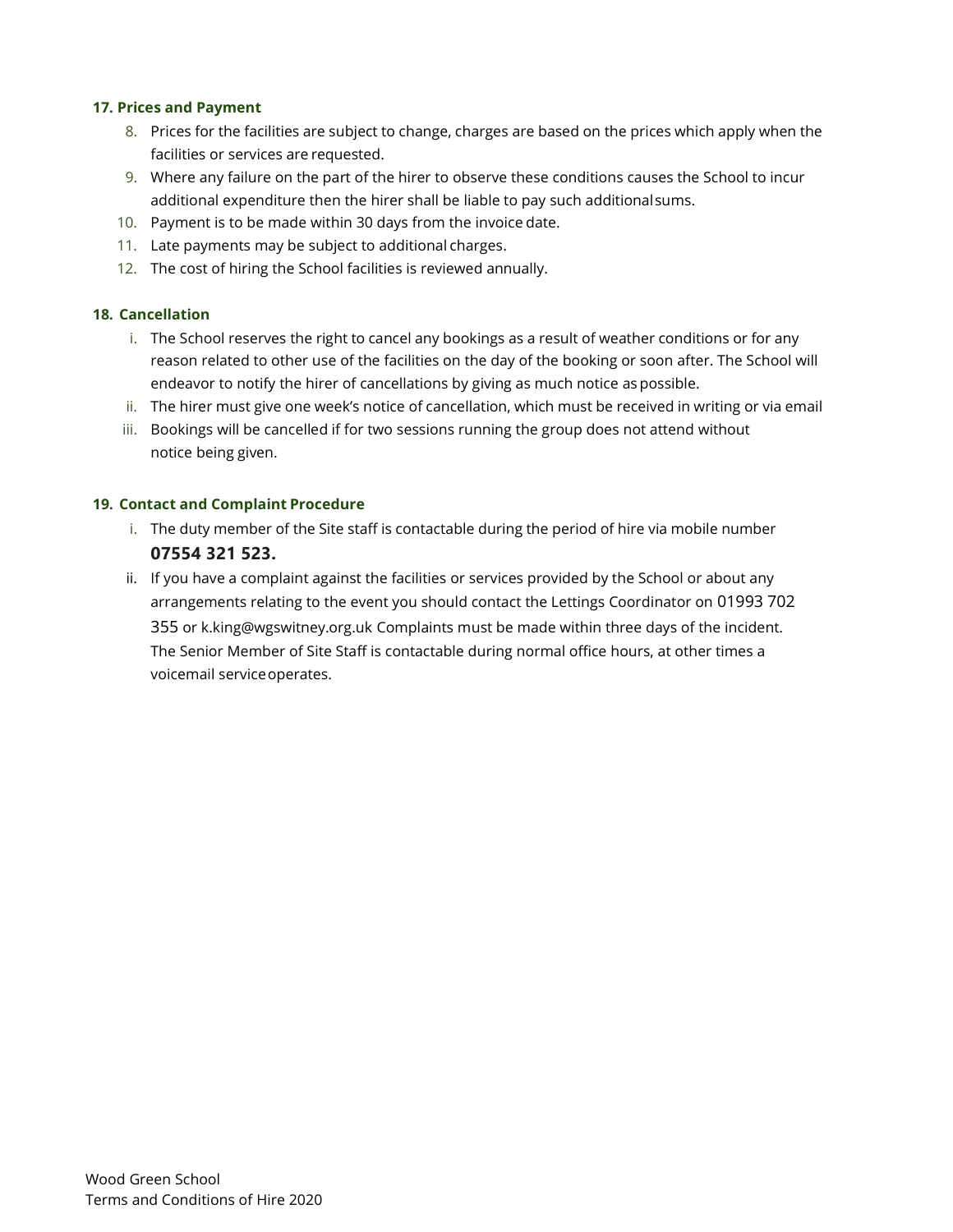# WOOD GREEN SCHOOL FACILITIES HIRE

| <b>Name of hiring</b><br>Organisation/Individual<br><b>Hirer:</b>      |                                                                                                       |
|------------------------------------------------------------------------|-------------------------------------------------------------------------------------------------------|
| Name and address of person<br>in charge:                               |                                                                                                       |
| Telephone number (day):                                                |                                                                                                       |
|                                                                        |                                                                                                       |
| Email:                                                                 |                                                                                                       |
| <b>Type of use:</b>                                                    | <b>Club Meeting</b><br><b>Exercise Class</b><br><b>Public Event</b><br>Other<br><b>Personal Event</b> |
| <b>Appointed Health &amp; Safety</b><br><b>Rep and contactdetails:</b> | Name:<br>Telephone number:                                                                            |
| Days and dates of requested<br>hire:                                   | Sunday<br>Wednesday<br>Monday<br>Tuesday<br>Saturday<br>Thursday<br>Friday<br>Dates from:<br>Until:   |
| <b>Facility requested:</b>                                             | Start time(s) $\vert$ End time(s)<br>No. of<br><b>Session</b><br>Charge $(f)$<br>sessions<br>duration |

| <b>Facility requested:</b> | Start time(s) End time(s) |                                                                                | NO. OT<br>sessions | <b>Session</b><br>duration | Charge (£) |  |
|----------------------------|---------------------------|--------------------------------------------------------------------------------|--------------------|----------------------------|------------|--|
|                            |                           |                                                                                |                    |                            |            |  |
|                            |                           |                                                                                |                    |                            |            |  |
|                            |                           |                                                                                |                    |                            |            |  |
|                            |                           |                                                                                |                    |                            |            |  |
|                            |                           |                                                                                |                    |                            |            |  |
|                            |                           |                                                                                |                    | Total:                     |            |  |
|                            |                           | Public Liability Insurance (if required 10% of the Hire Charge less VAT)       |                    |                            |            |  |
|                            |                           | VAT (charged on bookings of less than 10 sessions, in line with current rules) |                    |                            |            |  |
|                            |                           |                                                                                |                    | <b>Total hire charge:</b>  |            |  |